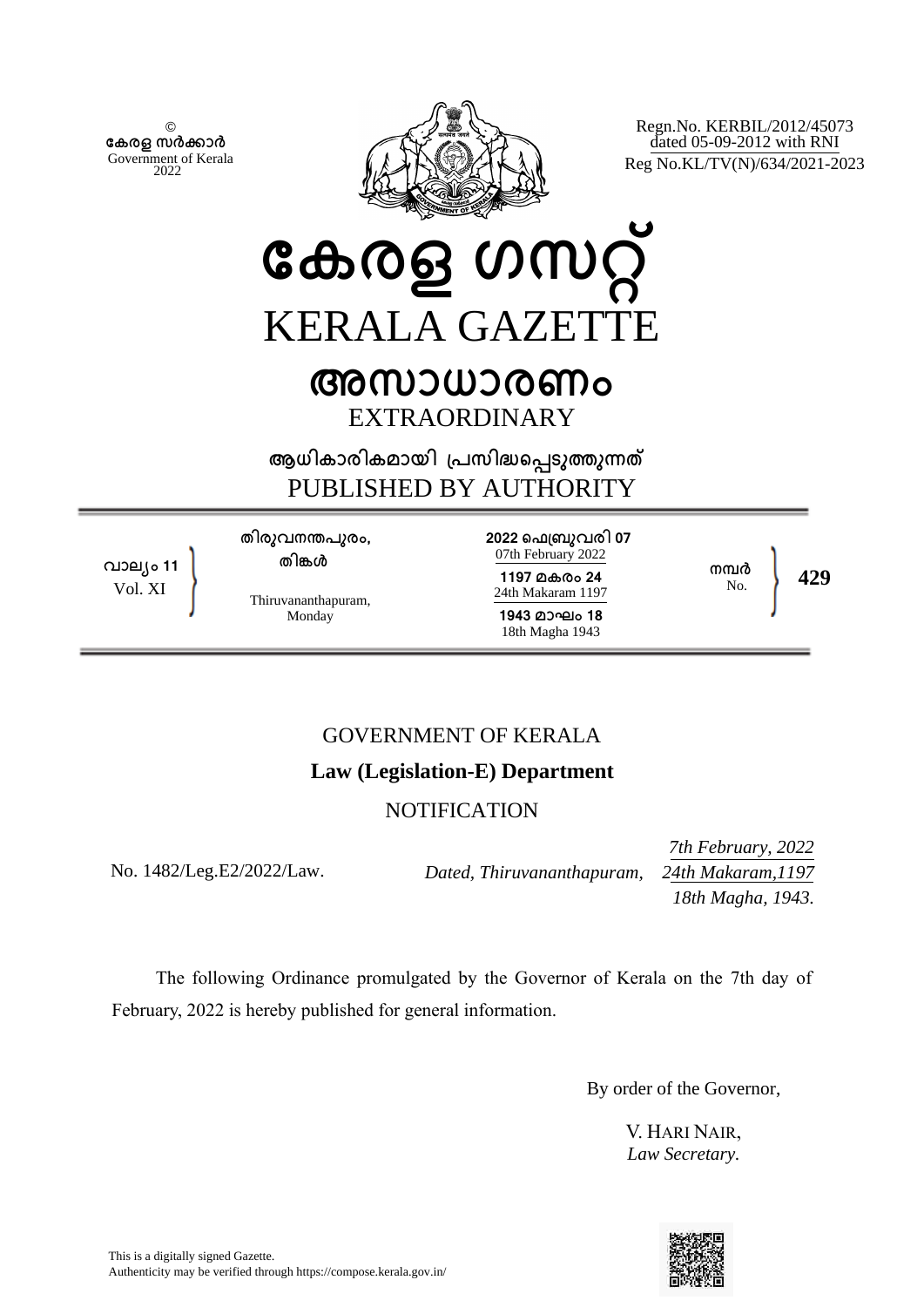### **ORDINANCE No. 3 OF 2022**

## THE KERALA LOK AYUKTA (AMENDMENT) ORDINANCE, 2022

Promulgated by the Governor of Kerala in the Seventy-third Year of the Republic of India.

#### *AN*

#### *ORDINANCE*

#### *further to amend the Kerala Lok Ayukta Act, 1999.*

*Preamble.—*WHEREAS, it is expedient further to amend the Kerala Lok Ayukta Act, 1999 (8 of 1999) for the purposes hereinafter appearing;

AND WHEREAS, the Legislative Assembly of the State of Kerala is not in session and the Governor of Kerala is satisfied that circumstances exist which render it necessary for him to take immediate action;

NOW, THEREFORE, in exercise of the powers conferred by clause (1) of Article 213 of the Constitution of India, the Governor of Kerala is pleased to promulgate the following Ordinance:—

1. *Short title and commencement.—*(1) This Ordinance may be called the Kerala Lok Ayukta (Amendment) Ordinance, 2022.

(2) It shall come into force at once.

2. *Act 8 of 1999 to be temporarily amended.—*During the period of operation of this Ordinance, the Kerala Lok Ayukta Act, 1999 (8 of 1999) (hereinafter referred to as the principal Act) shall have effect subject to the amendments specified in sections 3 to 7.

3. *Amendment of section 3.—*In section 3 of the principal Act,—

(i) in sub-section (2) after the words "or that of the Chief Justice of a High Court", the words "or a Judge of the High Court" shall be inserted;

 $(ii)$  in sub-section  $(3)$  the words "holds or" shall be omitted;

4. *Amendment of section 5*.—In sub-section (1) of section 5 of the principal Act,—

(a) after the words "a term of five years" the words and symbols "or till he completes the age of seventy years, whichever is earlier", shall be inserted;

(b) before the existing proviso the following proviso shall be inserted, namely:—